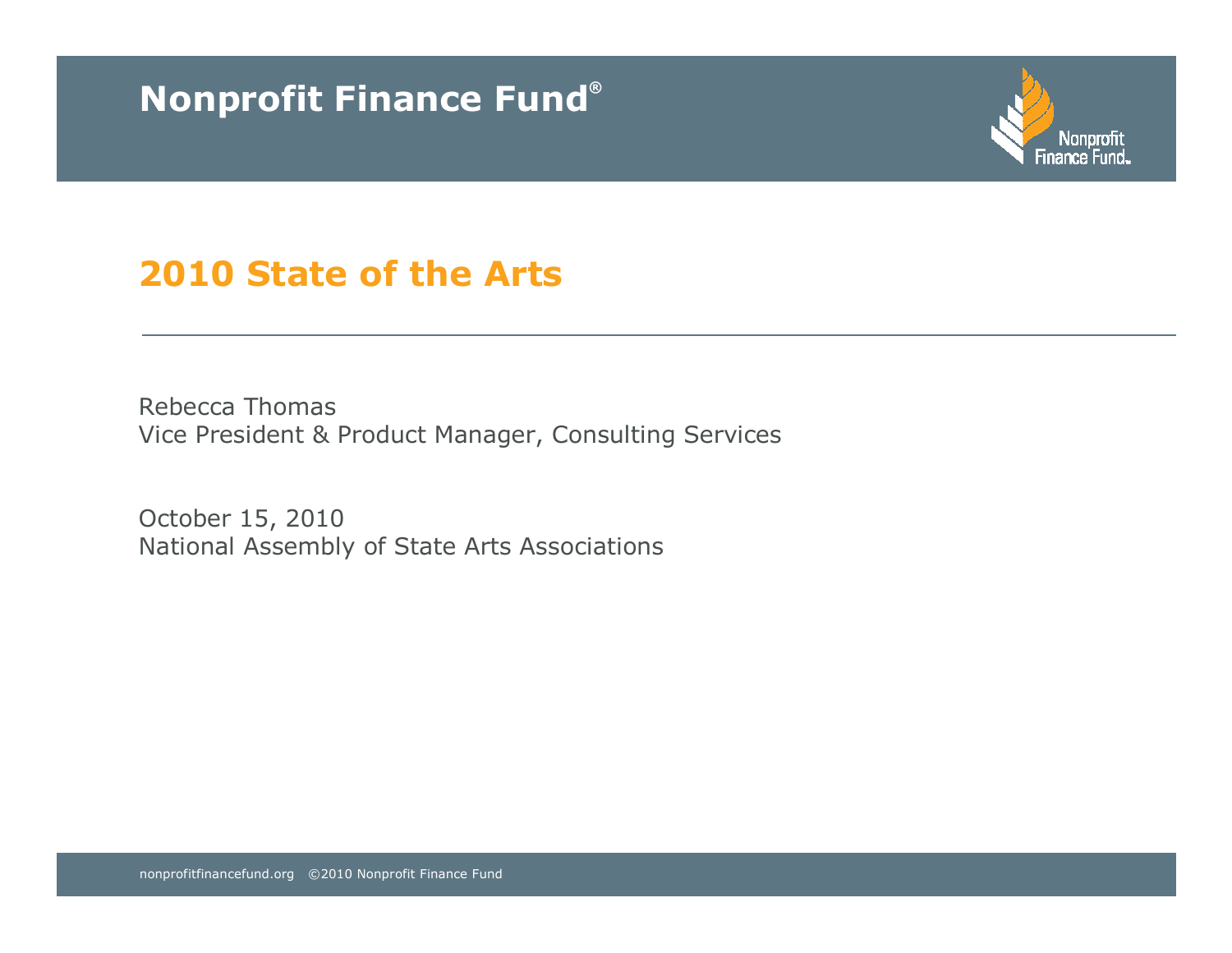# Overview:Nonprofit Finance Fund® (NFF)



NFF connects nonprofit finance to nonprofit success. We're a nonprofit 501(c)(3) serving thousands of nonprofit and funders since 1980

- Over \$205 million in loans; over \$1 billion in capital leveraged for nonprofits
- Over 500 customized financial consultations
- Hundreds of partnerships and thought leadership to advance financial awareness and friendlier funding practices across the sector

"We're in the business of helping nonprofits run better."

–Clara Miller, NFF President and CEO

### Serving nonprofits nationwide from several local offices

- m. Northeast: Boston, New York
- m. Mid-Atlantic: Philadelphia, Washington, DC, Newark, NJ
- Midwest: Detroit, Chicago
- West Coast: San Francisco, Los Angeles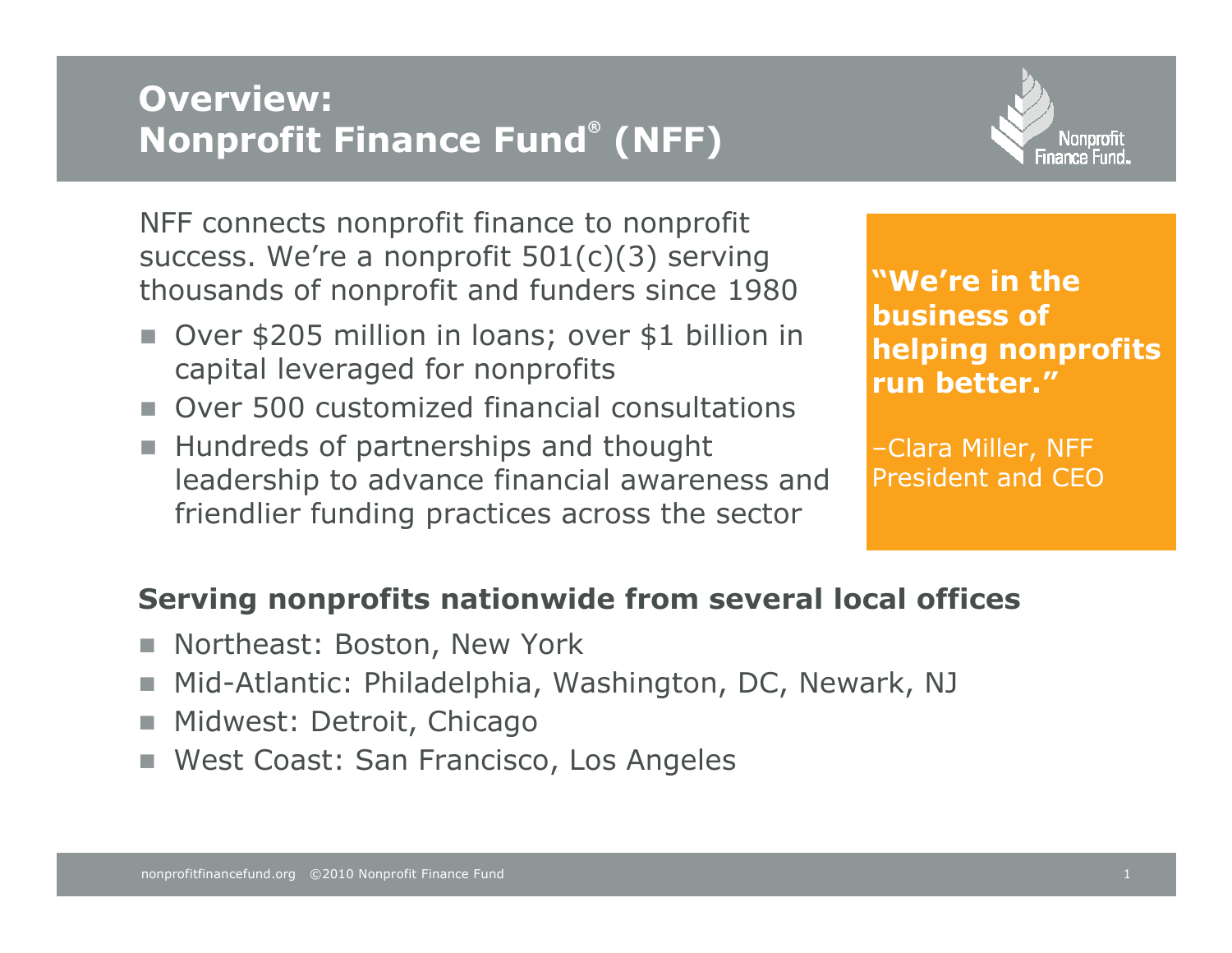## 417 Arts & Culture Organizations Responded



#### Most respondents from small- to mid-sized nonprofits

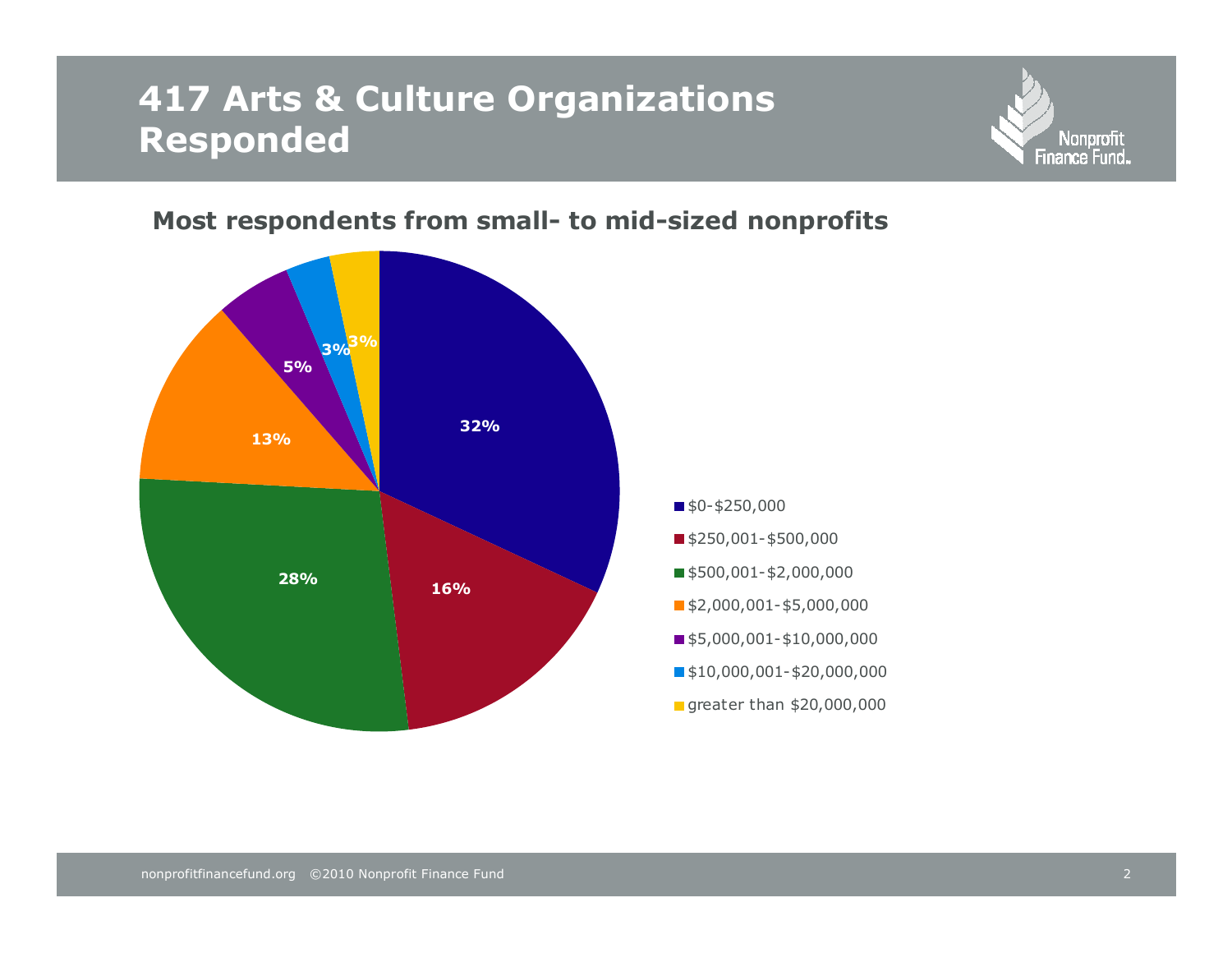# What is the Financial Outlook for 2010?



### For our organization, 2010 will be:

Nonprofit<br>Finance Fund.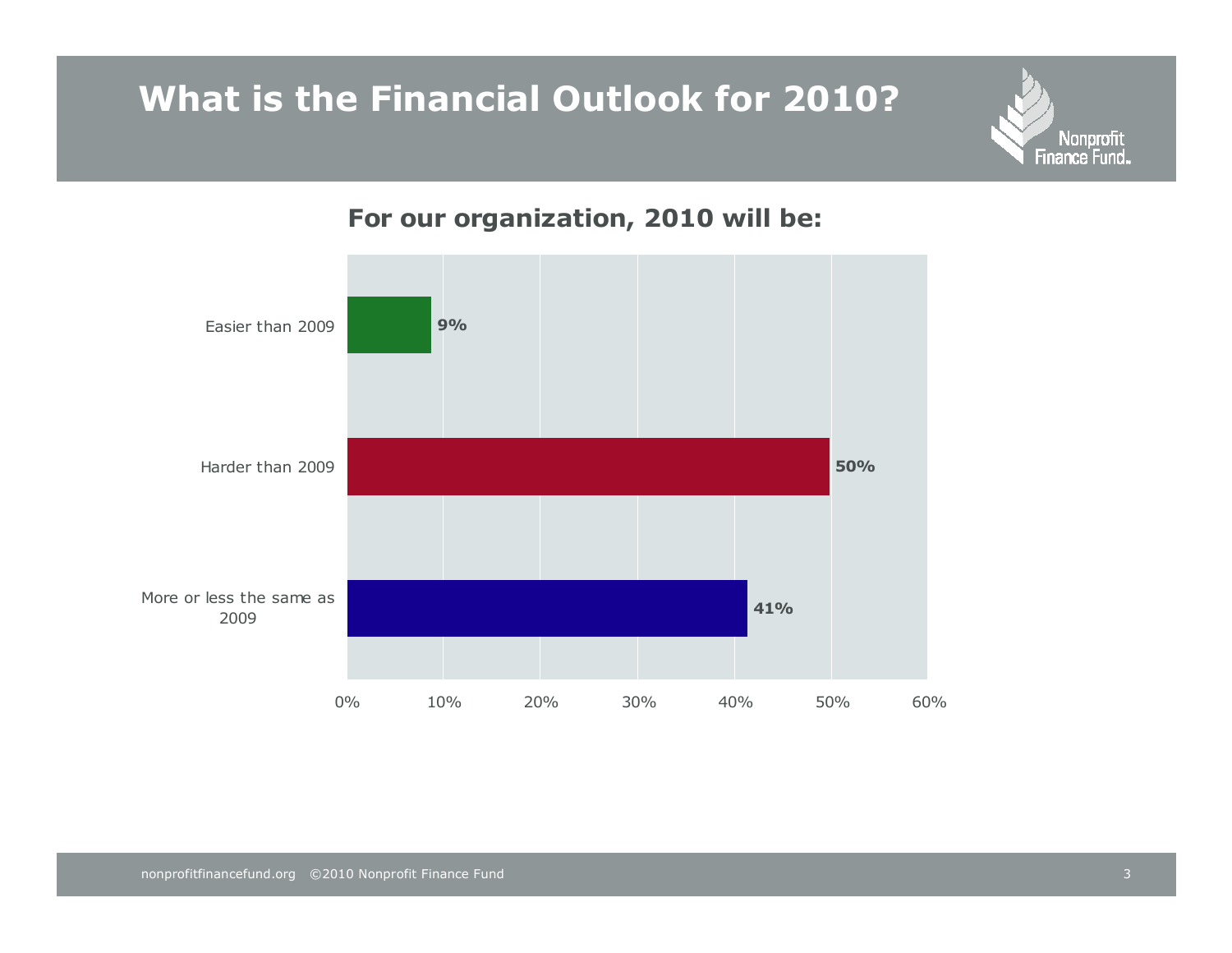## How do Organizations Expect to End the Year?

Surpluses may be harder to come by. In last year's survey, 37% ended 2008 with a surplus, versus 32% in 2009. Only 16% predict doing so in 2010.



#### 2009 vs. 2010 Operating Results

Nonprofit Finance Fund.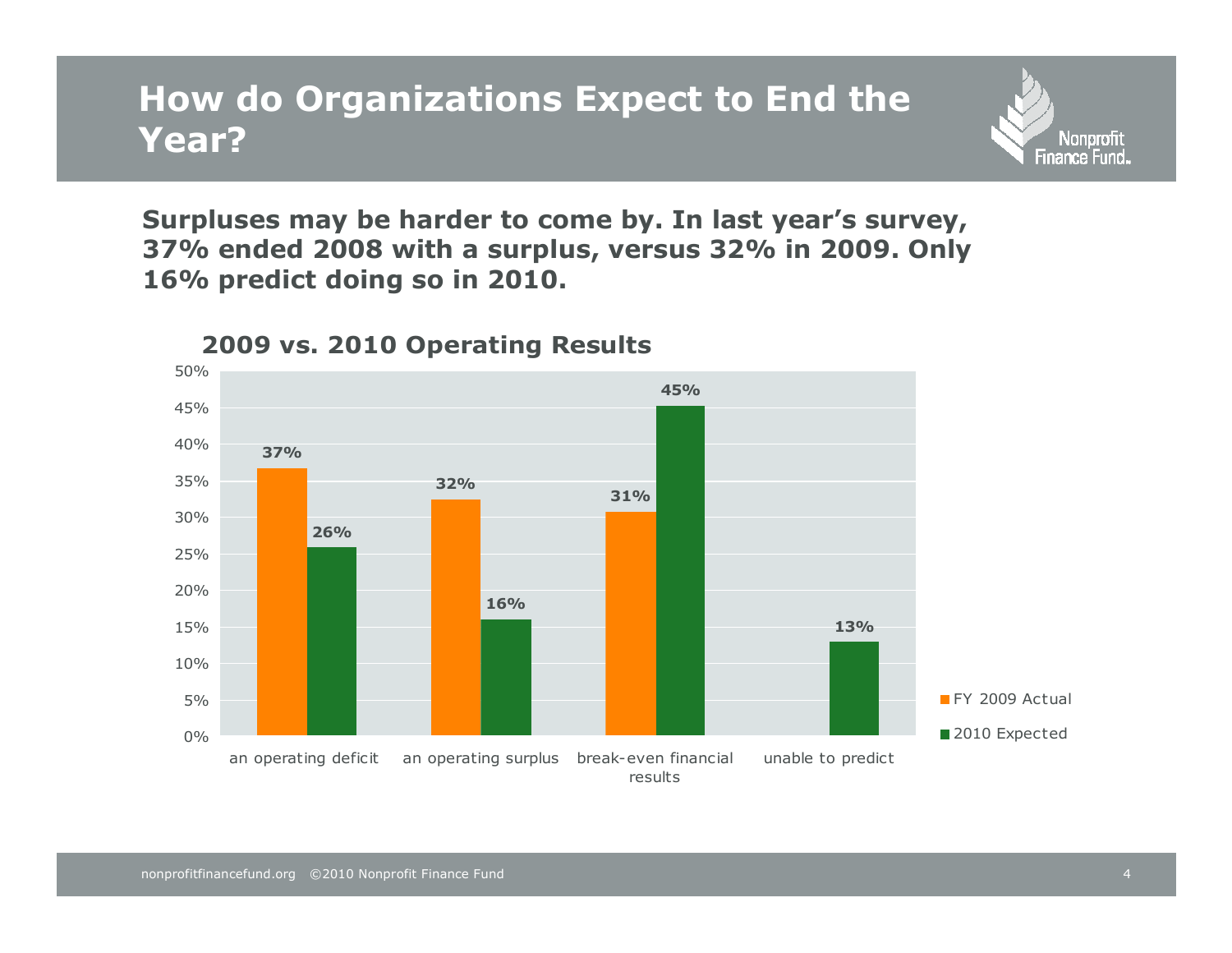# What Are Organizations' Revenue Expectations for 2010?





Excludes 'Not Applicable' Responses

2010 Revenue Expectations

\*Percentage of respondents receiving revenue from this source. Figures shown in the graph exclude responses marked "Not Applicable" for this question.

**Nonprofit** Finance Fund..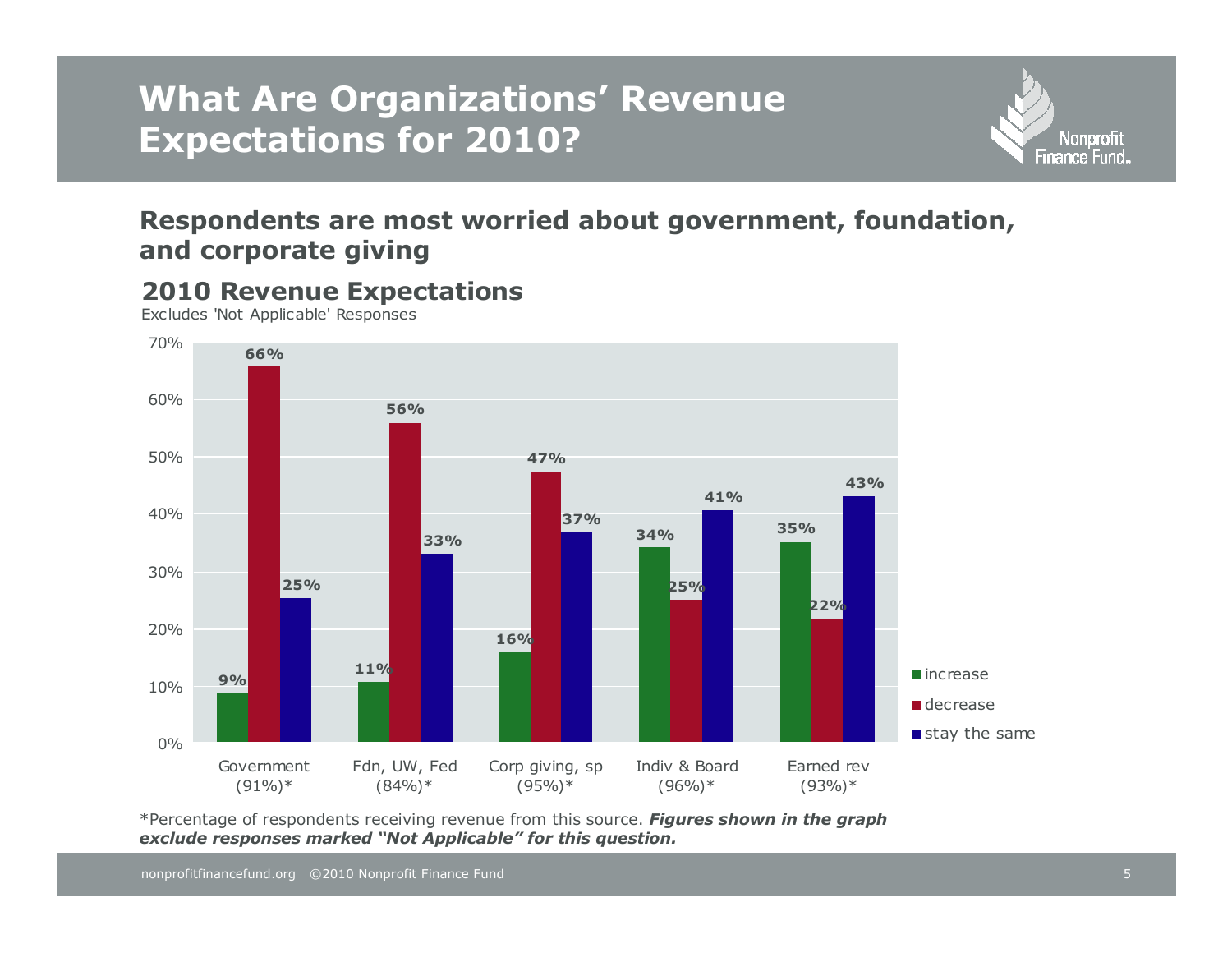# How Many Months of Cash Are Set Aside?



#### 65% of respondents have 90 days or less of cash available:

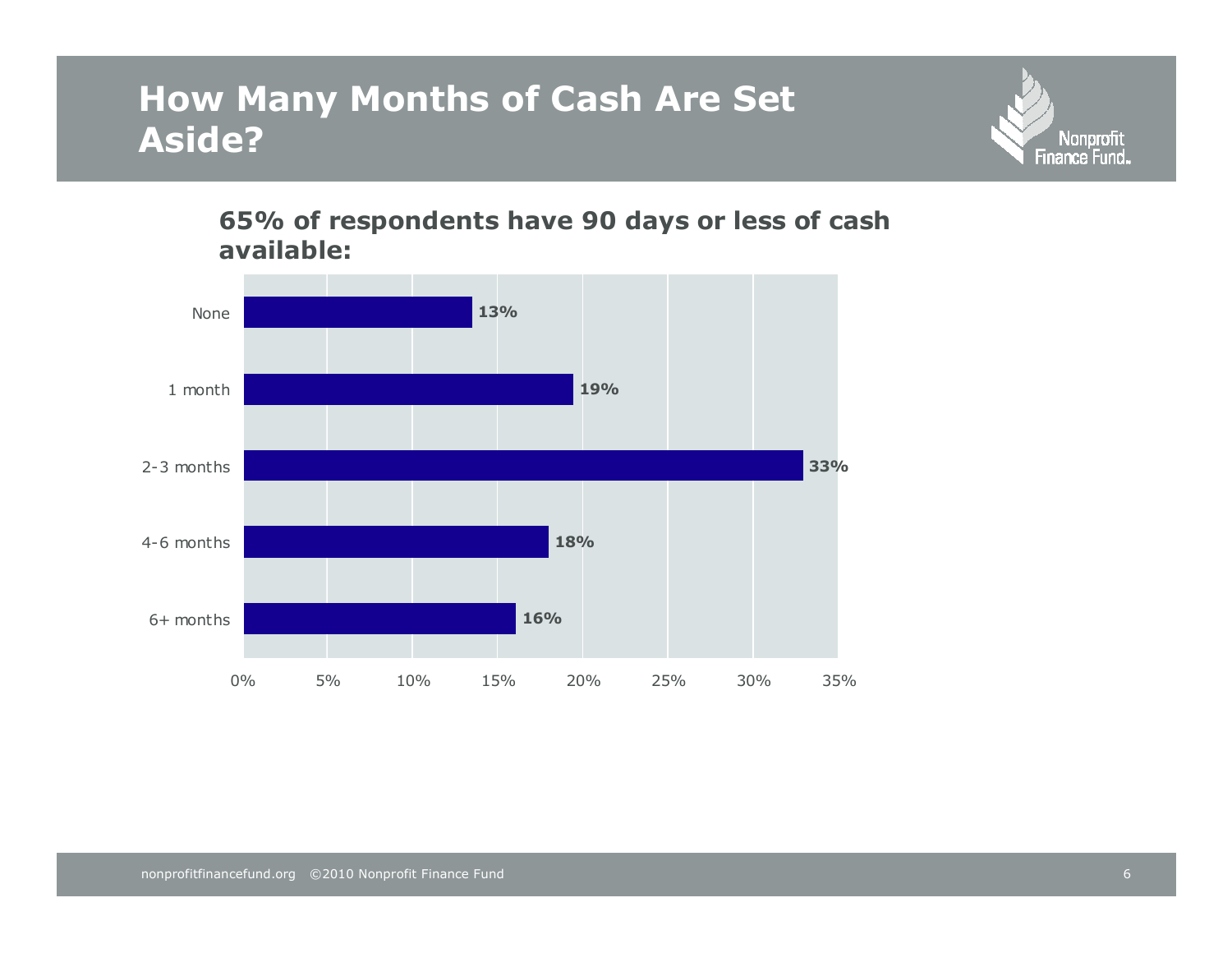# What Actions are Planned for 2010?



|                                       | <b>Planning</b> | <b>Taken in</b> |
|---------------------------------------|-----------------|-----------------|
| <b>Actions</b>                        | for 2010        | 2009            |
| Engage board                          | 66%             | 65%             |
| Collaborate on programs               | 54%             | 59%             |
| <b>Freeze hires and salaries</b>      | 28%             | 53%             |
| Rely on more volunteers               | 49%             | 44%             |
| Develop contingency budget            | 46%             | 41%             |
| Add/expand programs                   | 39%             | 41%             |
| Reduce/eliminate programs             | 22%             | 38%             |
| <b>Reduce staff or salaries</b>       | 13%             | 36%             |
| Use reserve funds                     | 23%             | 34%             |
| Hold conversations with funders       | 35%             | 32%             |
| Delay vendor payments                 | 18%             | 31%             |
| Reduce staff hours                    | 12%             | 29%             |
| <b>Reduce benefits</b>                | 9%              | 24%             |
| Speed up collection of receivables    | 21%             | 20%             |
| Expand geographies served             | 19%             | 18%             |
| Reduce or refinance occupancy costs   | 12%             | 14%             |
| Collaborate on expenses               | 24%             | 13%             |
| Change mission or vision              | 12%             | 7%              |
| Sell assets                           | 5%              | 4%              |
| Restructure/reduce geographies served | 2%              | 3%              |
| Merge                                 | 1%              | 1%              |
| Other                                 | 9%              | 11%             |
| None- business as usual               | 5%              | 4%              |

Nonprofits are responding creatively to keep services going. In 2010, more groups are planning to expand programs and geographies than to cut them. Many are engaging with their Boards, and collaborating on programs.

nonprofitfinancefund.org ©2010 Nonprofit Finance Fundd and the contract of the contract of the contract of the contract of the contract of the contract of the contract of the contract of the contract of the contract of the contract of the contract of the contract of the cont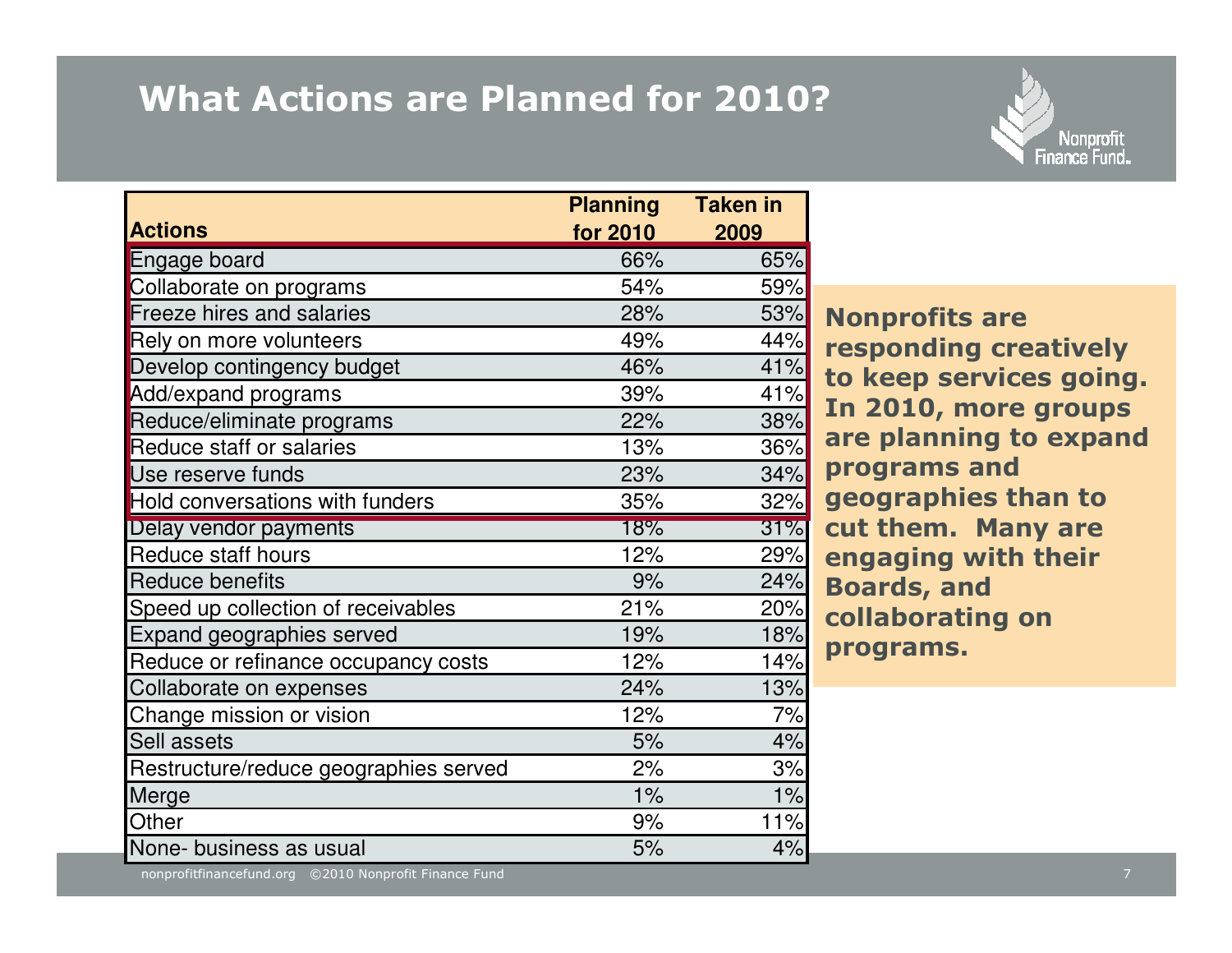### What makes you proudest about how your nonprofit responded to 2009 financial challenges?



We had just started construction on our capital project at the beginning of 2009 and we were able to mobilize our staff, kids, parents and our community to have our project be finished.

Secured a \$100,000 unsecured line of credit to help stabilize cash flow.

Cut programming, in-house printing, outsourced phone/ box office/email, reduced ticket prices.

We are very fiscally organized and well able to understand and predict our operational and program costs.

We reduced our costs dramatically without impacting what our audience saw on stage and without impacting the quality of our student instruction.

Cut back on the few discretionary expenses we have; worked to keep staff morale up in the face of salary freezes, benefit cuts and vacancies. We were able to provide a high level of service in spite of problems.

Re-examination of expenses… and creative collaborations with partners to share costs while expanding program options.

We continued to publish books at the same level as in previous years, despite having a smaller staff, believing that if we are less visible we will quietly die away.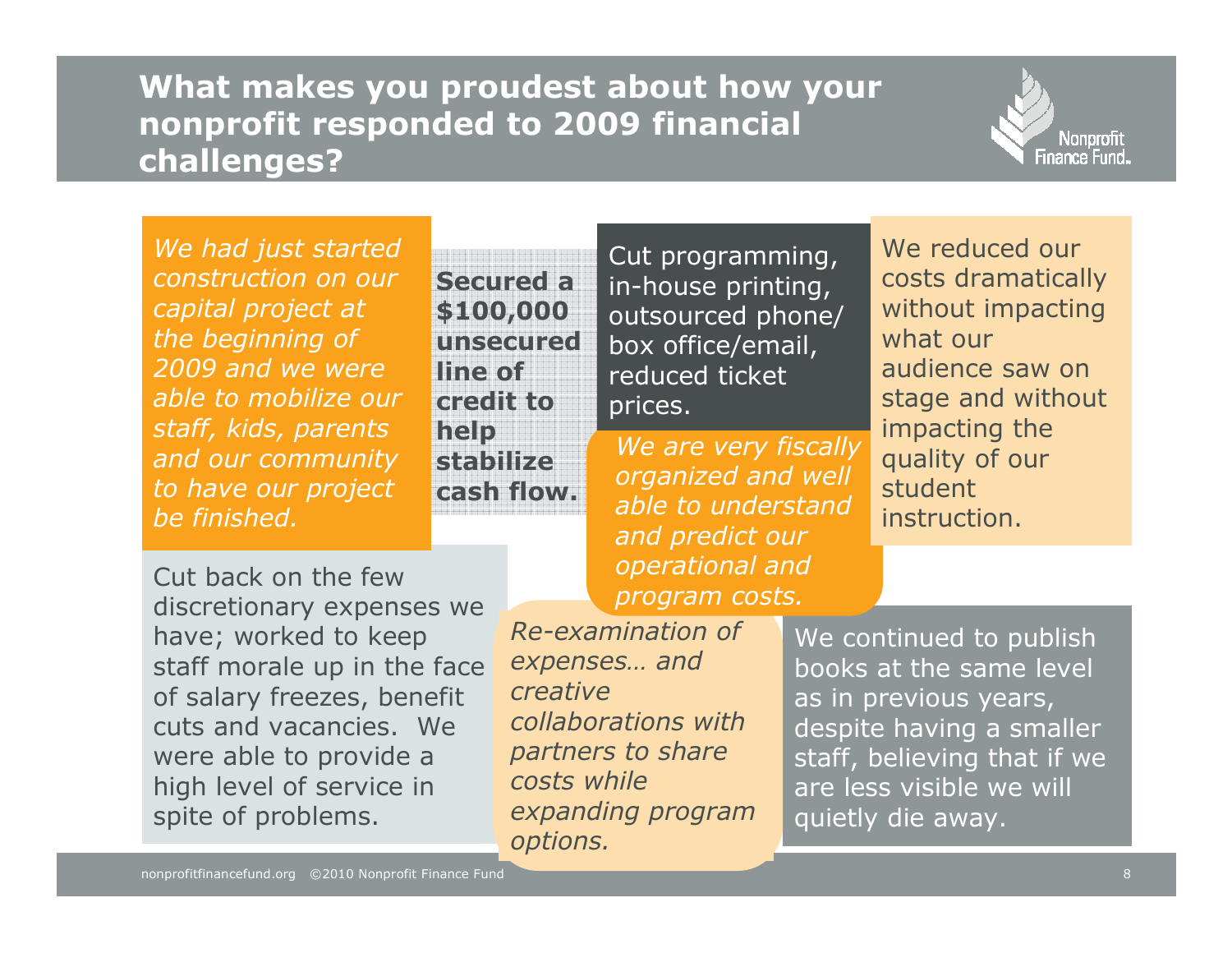# What Type of Technical Assistance Would Be Helpful?



#### Arts managers expressed interest in technical assistance

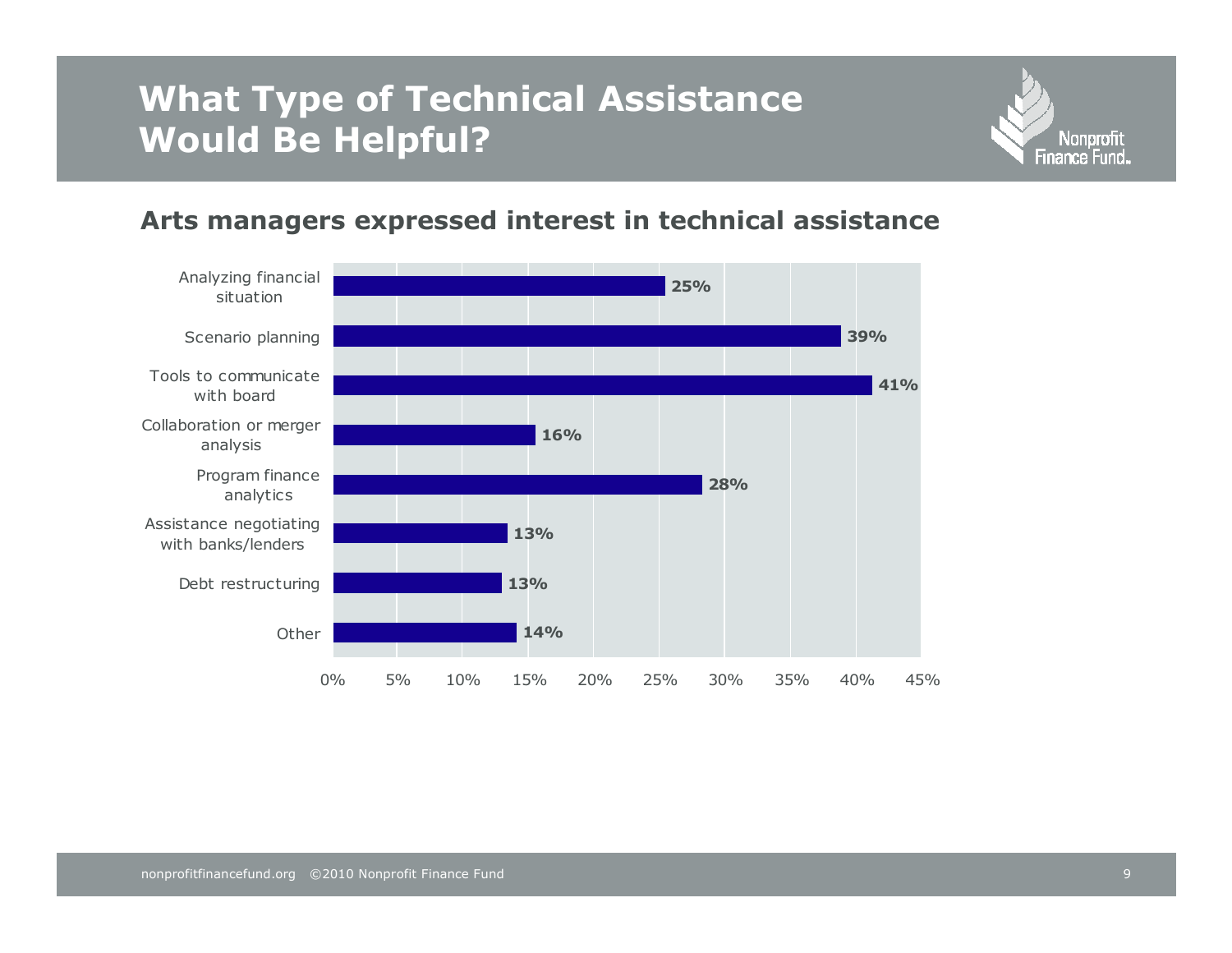

For most arts and culture organizations, 2010 will be as difficult or more difficult than 2009.

Despite difficult financial circumstances, nonprofits are going to great lengths to maintain–or increase–service levels.

There is some optimism for 2010. For example, fewer nonprofits are planning to reduce staff-related costs. Is a function of improving conditions or drastic cuts made in 2009?

Nonprofits reach out to peers in times like these. More than half are collaborating on programs.

Responses to several questions indicate that nonprofits are looking to make the best use of their Boards to help them manage through economic change.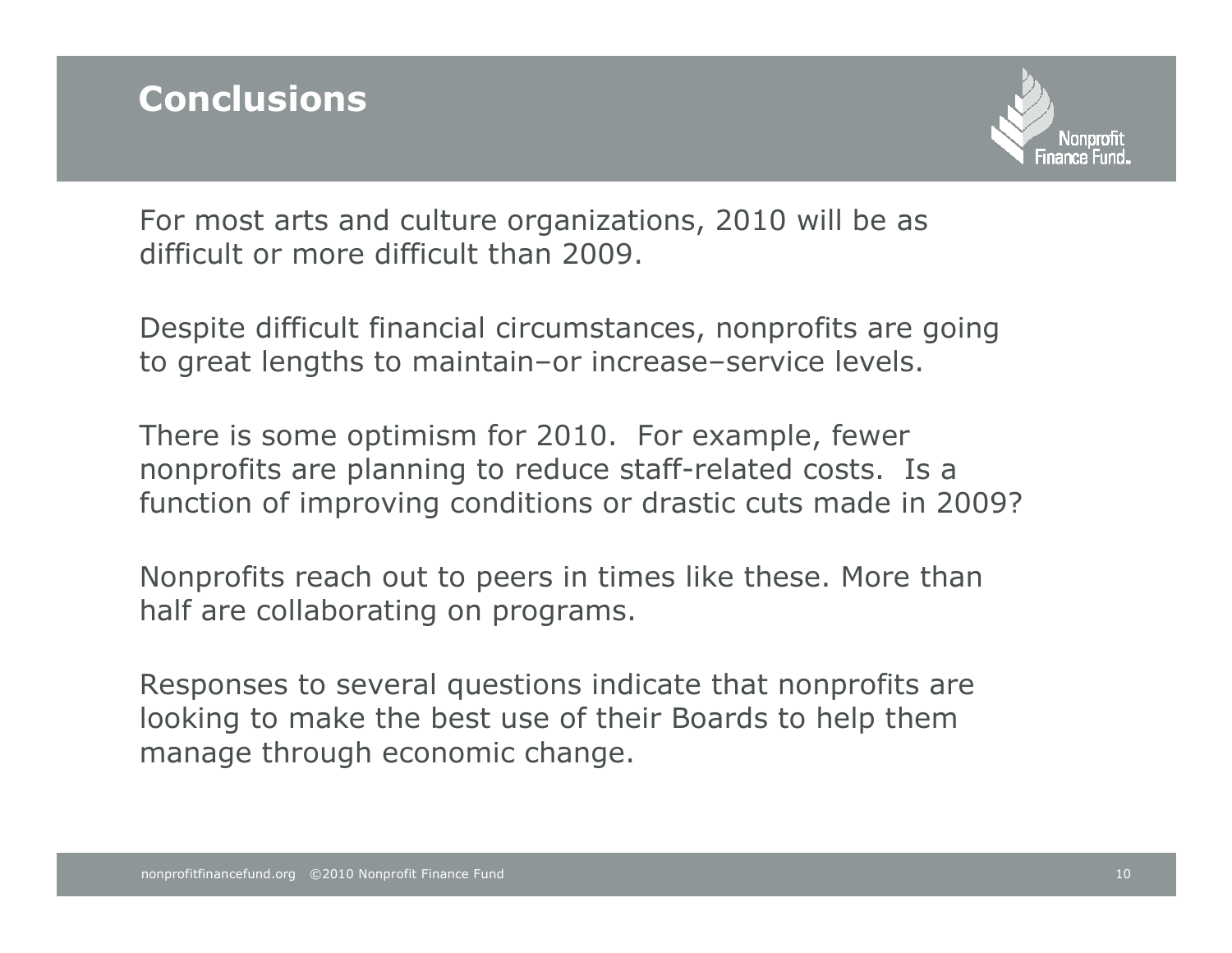# Operating Within A Flawed System

The Realities and Challenges of Nonprofit Finance

- 1. The Subsidy Business
- 2. Covering the Full Cost
- 3. Fundraising Hierarchy
- 4. Capital vs. Reliable Revenue

**Nonprofit** Finance Fund.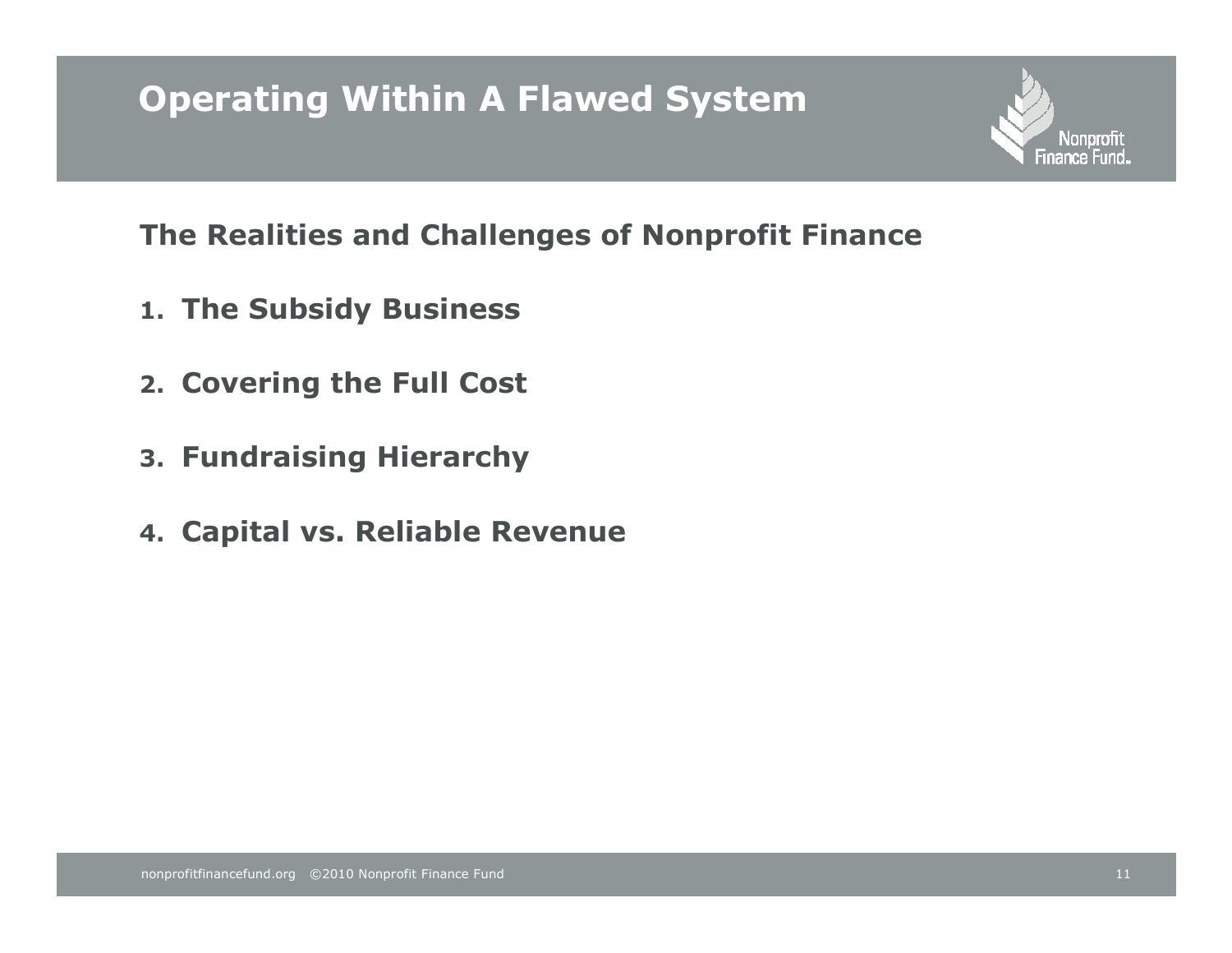

Nonprofits lose a buck on every "widget" creating a built-in dependency for "subsidy."

### When growth or change occurs, one of two things happen:

- more subsidy (one-time and ongoing)
- financial chaos

### Common subsidy businesses include:

- n. Sweat equity (underpaying, overworking, using volunteers)
- **Fundraising**
- Investment income
- Real estate (rental income)
- Earned income ventures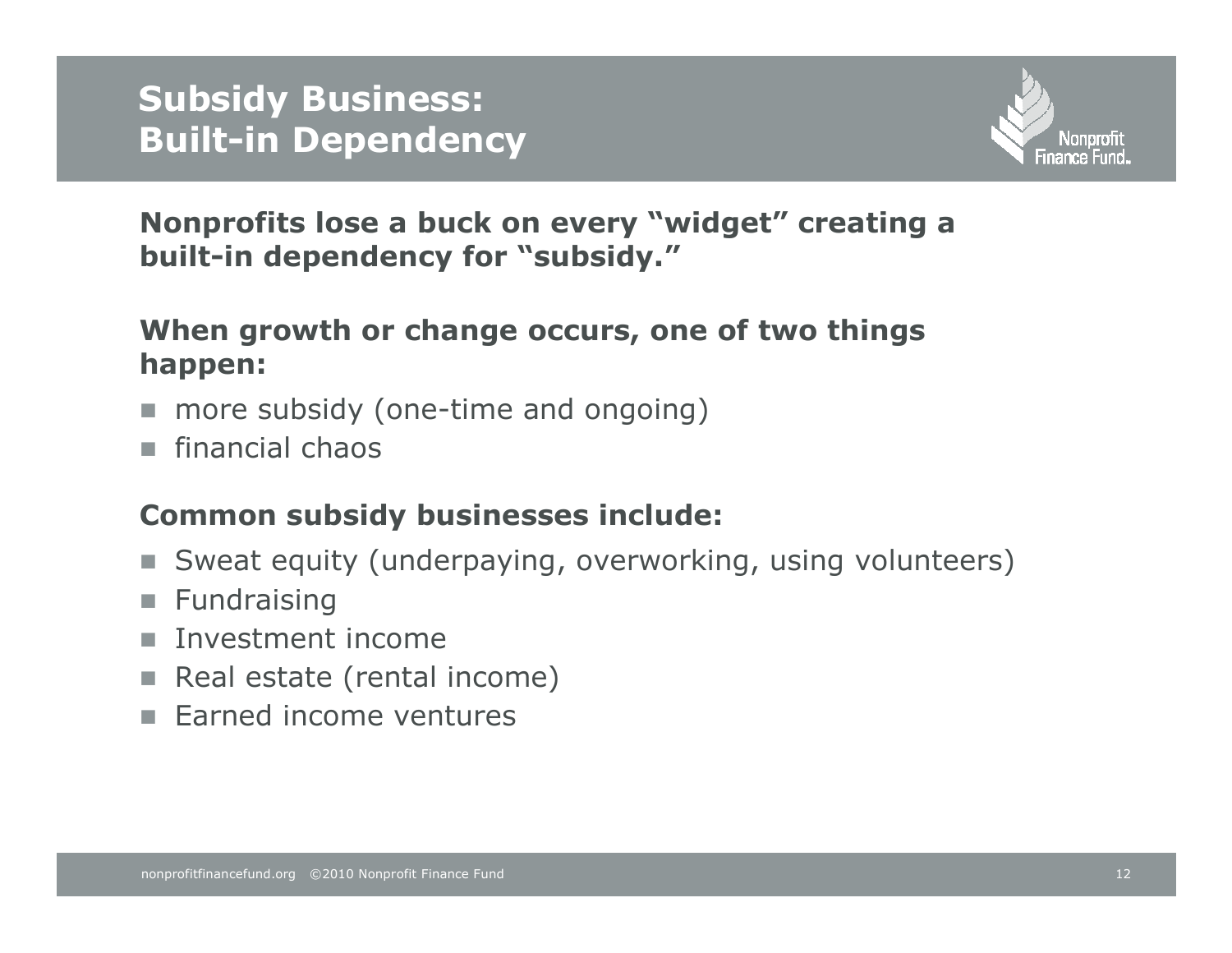## Covering the Full Cost: What's the Real Gap?

In the for-profit world, everybody is fine with covering full costs with revenue... including overhead and profits! They are seen as a necessary and regular part of the business.

12-ounce latte  $=$  \$3.00





"Charities exist to provide programs and services. They fulfill the expectations of givers when they allocate most of their budgets to providing programs. Charities fail givers expectations when their spending on programs is insufficient."

-Charity Navigator Website "How Do We Rate Charities?"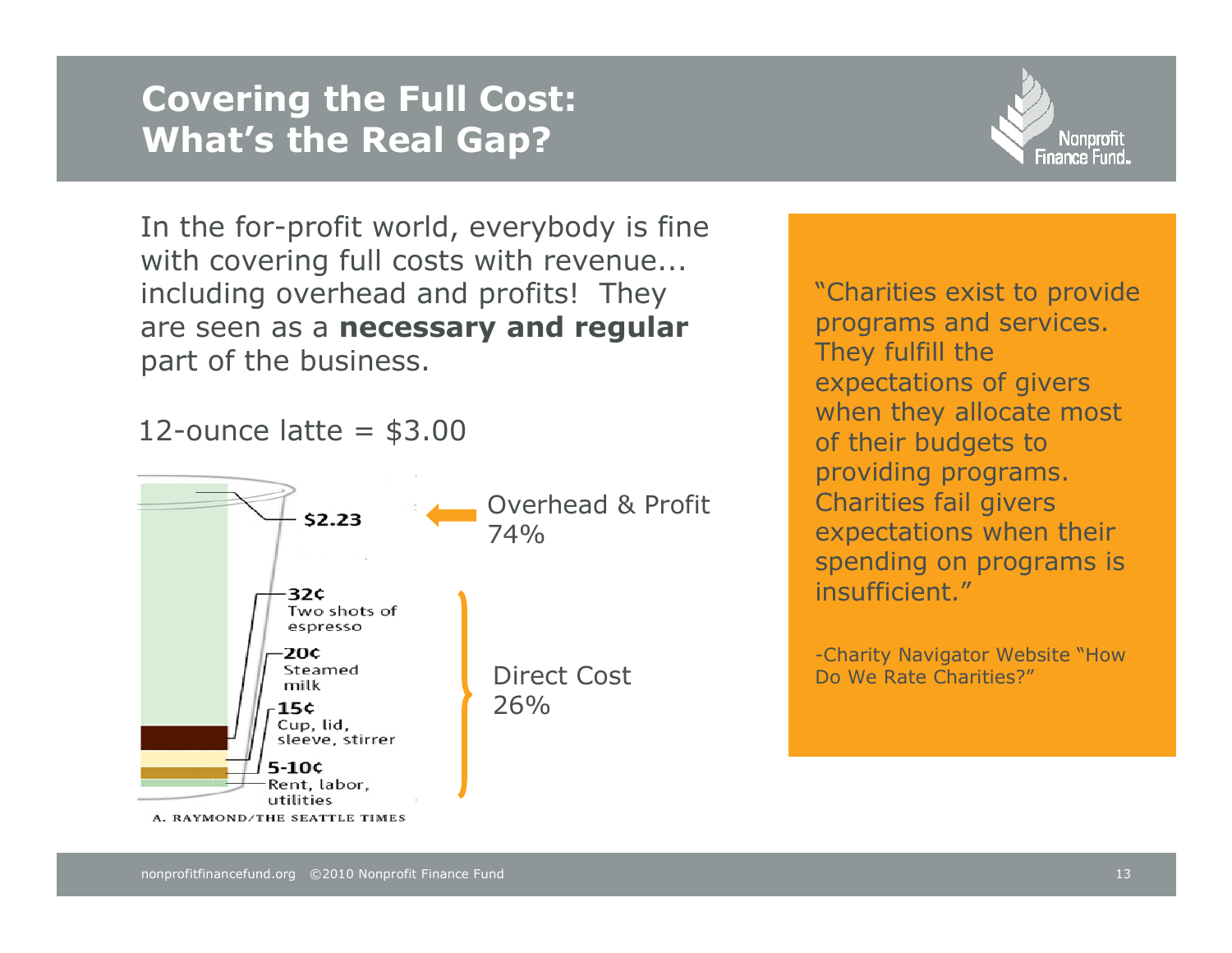Funding Hierarchy: "Easier" Money is Higher Risk Money for Enterprise



### It's easier and cheaper to raise money for…

Capital and/or Program Expansion(build a building, start a new program, expand services)

### than for…

Program Continuation(business as usual without growth)

### than for…

Overhead(administrative expenses: systems, staffing, etc.)

### than for…

Capital Maintenance: Physical and Organizational(depreciation, R&D, retraining of staff)

Highest Risk

Lowest Risk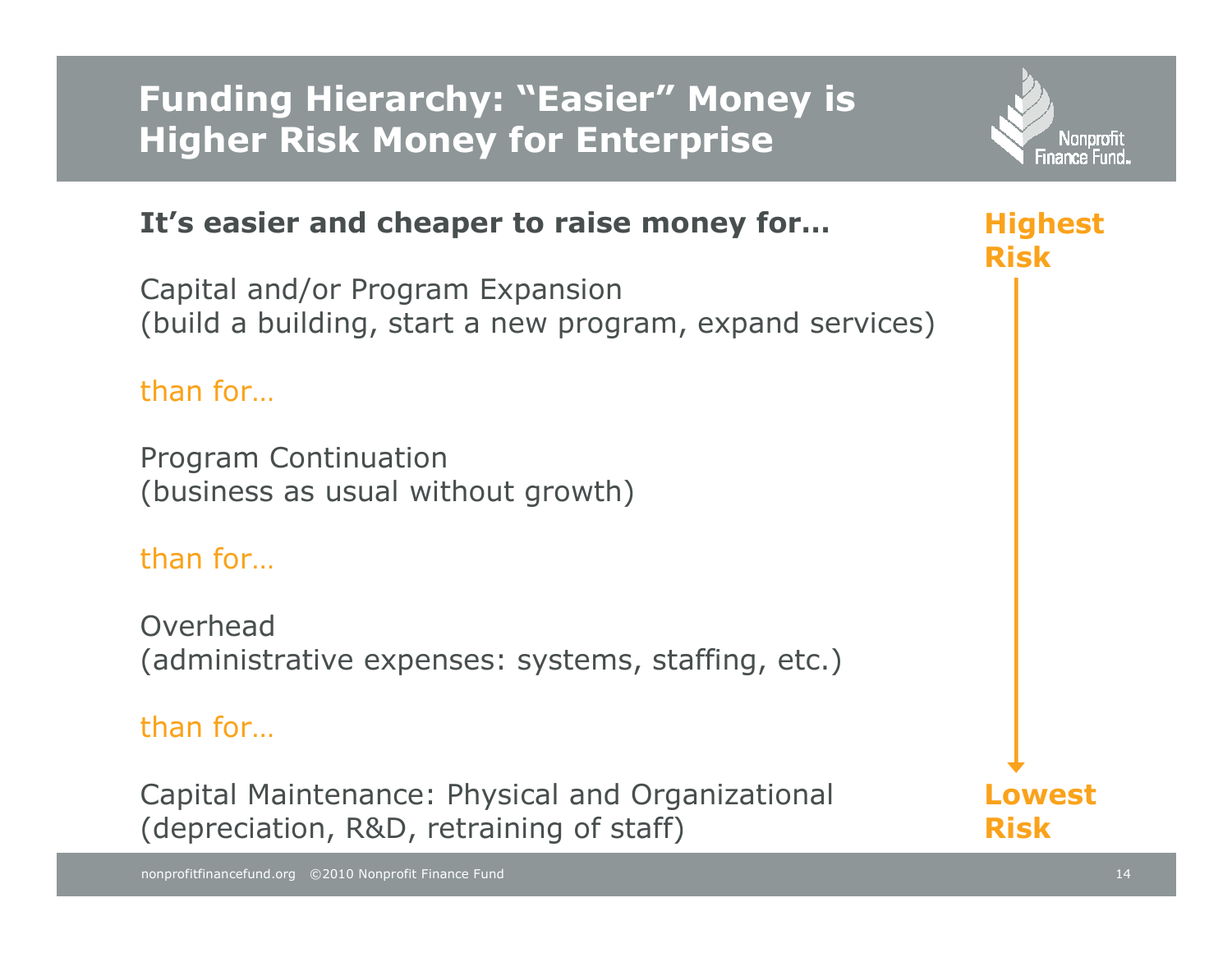# Nonprofit Commerce Is Different



### In the for-profit sector, investors and buyers have explicit, well understood roles:

- Buyers pay full cost for value
- **Investors provide capital for financial return**
- **Equity investors serve to protect the organization from** being exploited or overextended

### In the nonprofit sector, these roles are murkier:

- Traditional buyers do not/cannot cover fully loaded costs
- Funders/Donors are called upon to serve the dual role of buyer and investor
- **I** There is no "equity ethic" in the sector:
	- Costs are questioned
	- Revenue is insufficient and/or inflexible
	- Easy money for the most risky undertakings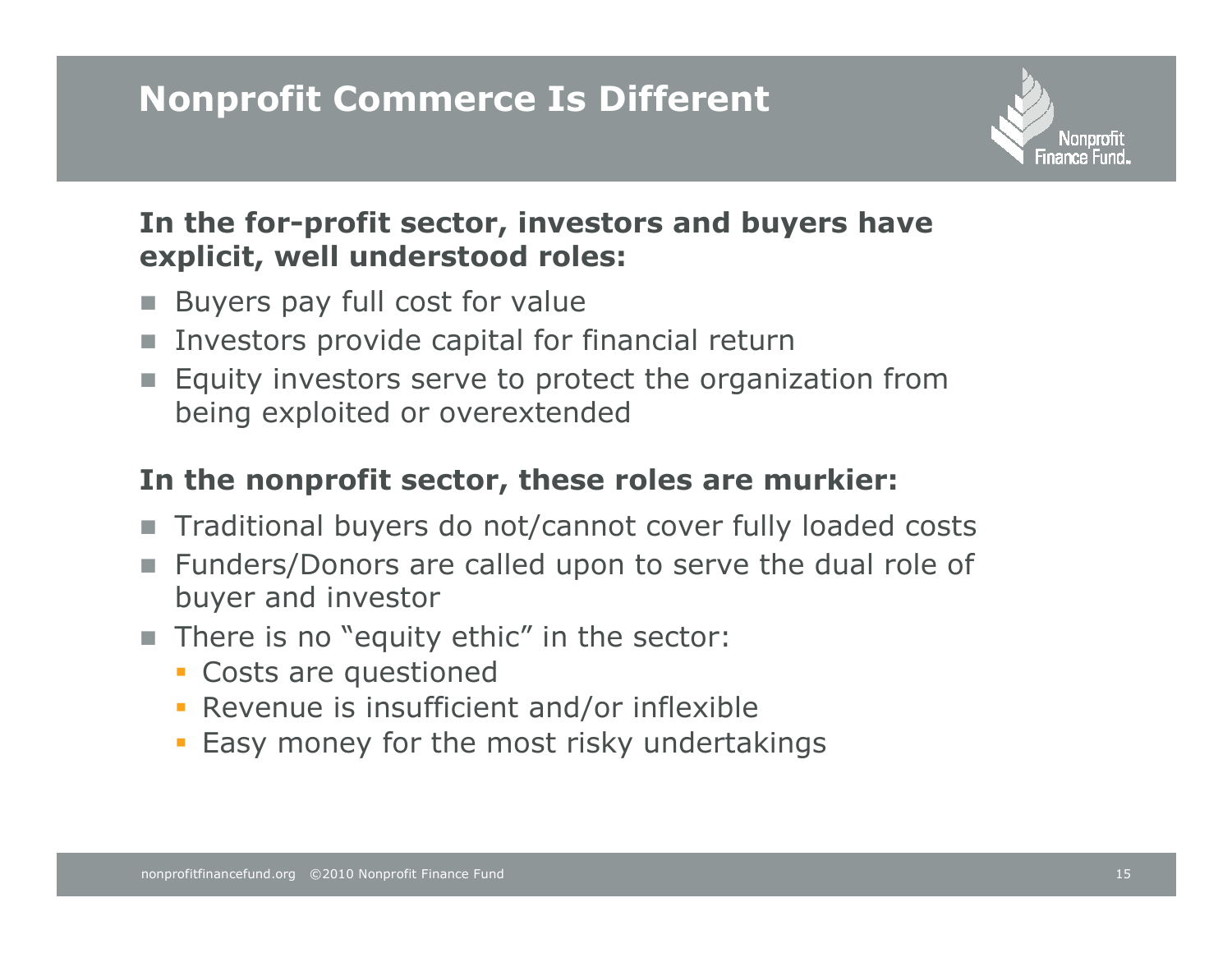# A New Concept for the Field



There are two main flavors \$\$ inflows: Capital (Build) and Revenue (Buy)

### They play different roles in an enterprise

- **College** <sup>C</sup>apital is for Change (adaptation, growth)
- **The Contract**  <sup>R</sup>evenue funds Regular operations (routine)

The distinction is NOT what you get in return for your grant but what your money is designed to accomplish.



### Both Capital and Revenue are necessary for mission success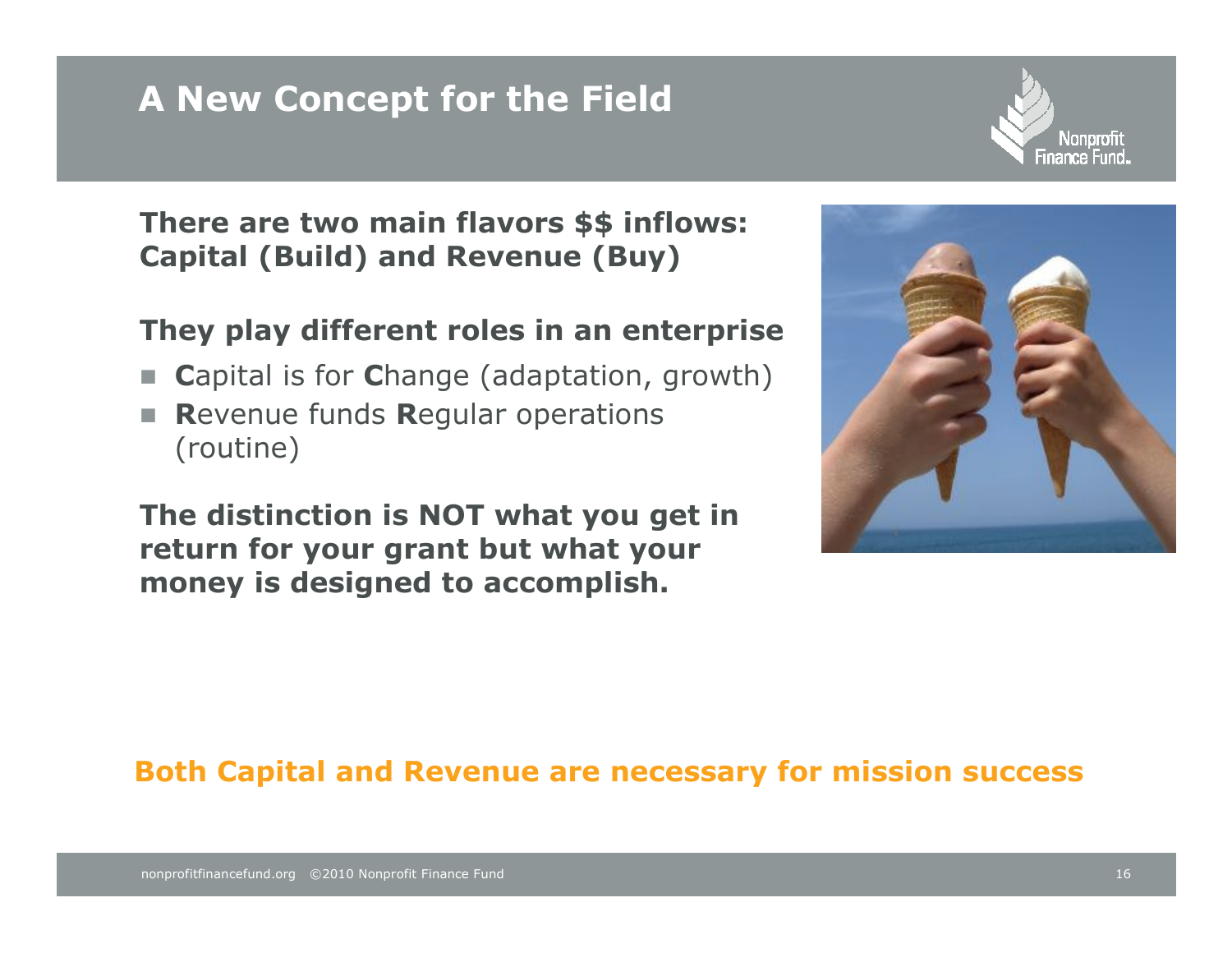

### The "right" money is recurring, reliable, and flexible

### It covers full costs and meets full enterprise needs

### Nonprofit leaders have a responsibility to:

- **Accept that not all revenue opportunities are worthy of pursuit**
- Manage costs in the context of revenue reality
- **Articulate cases for revenue and capital based on the full range** of business needs

### Funders have a responsibility to understand these needs and define what role their money will play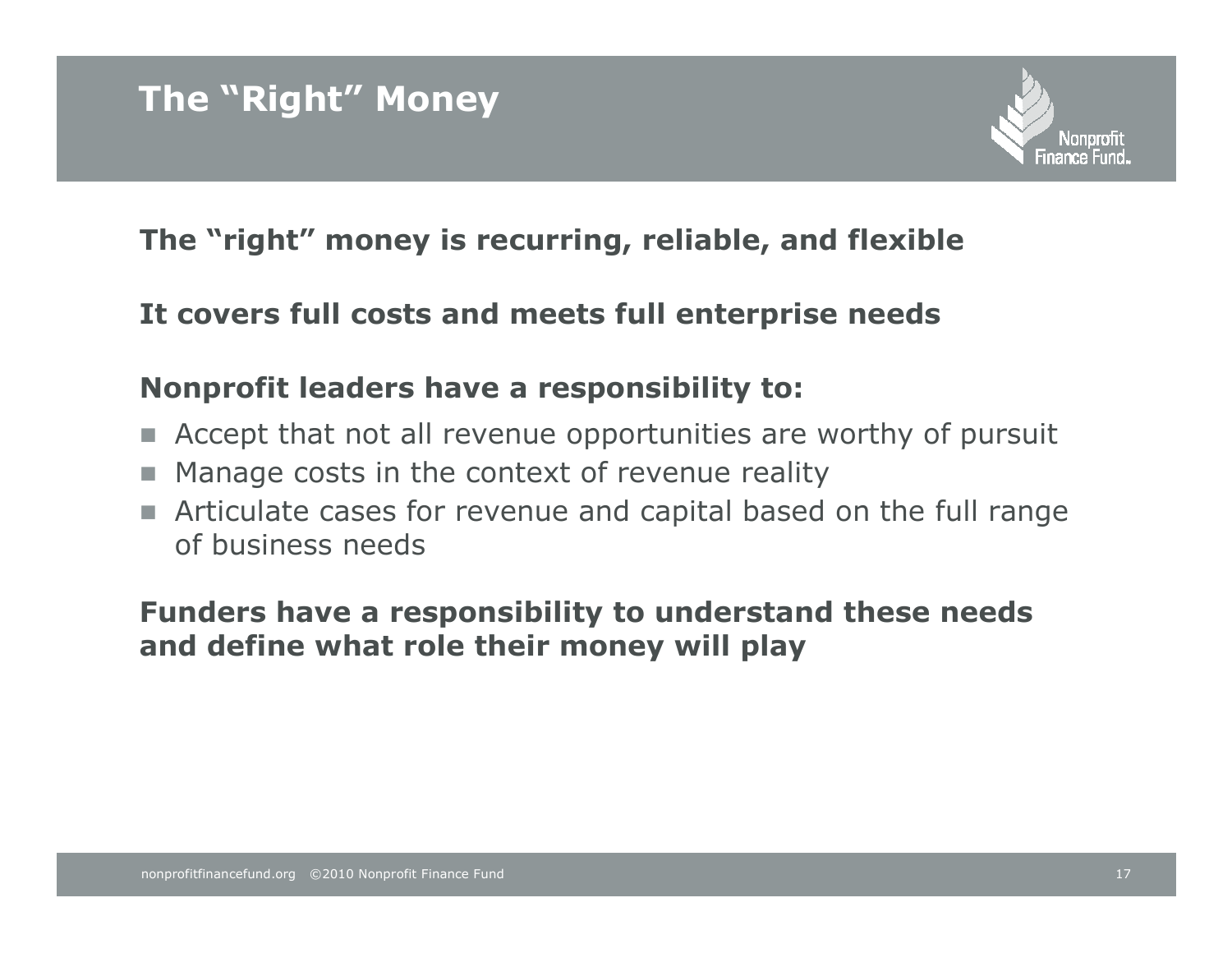# NFF Funder Services: Informed by Our Philosophy on Nonprofit Finance



#### Philosophy and Guiding Principles

- $\mathcal{L}_{\mathcal{A}}$ Embrace whole enterprise perspective
- m. Provide access to all kinds of capital
- m. Integrate financial / economic context into grantmaking strategy
- m. Build knowledge of social capital markets

#### Capital Access Services

- **Program- and Mission-related**<br>Investment Services Investment Services
- **Syndication and Participation Loans**
- **Philanthropic Equity Services** 
	- NFF Build/Buy Funding Method<sup>SM</sup>
	- - NFF Capital Partners: Customized Support
- **Catalyst Funds** m.
- $\mathcal{L}_{\mathcal{A}}$ Building for the Future<sup>SM</sup>

#### Innovative Practice Groups

- $\mathcal{L}_{\mathcal{A}}$ Full or Half-Day Workshops
- ш Two-day Hands-on Financial Clinics

#### Research & Fact Finding

- **Portfolio Scans and Cohort Analyses of** selected nonprofit subgroups, based on geographies, subsectors, budgets, etc.
- **Research and Thought Leadership**

**Nonprofit** Finance Fund..